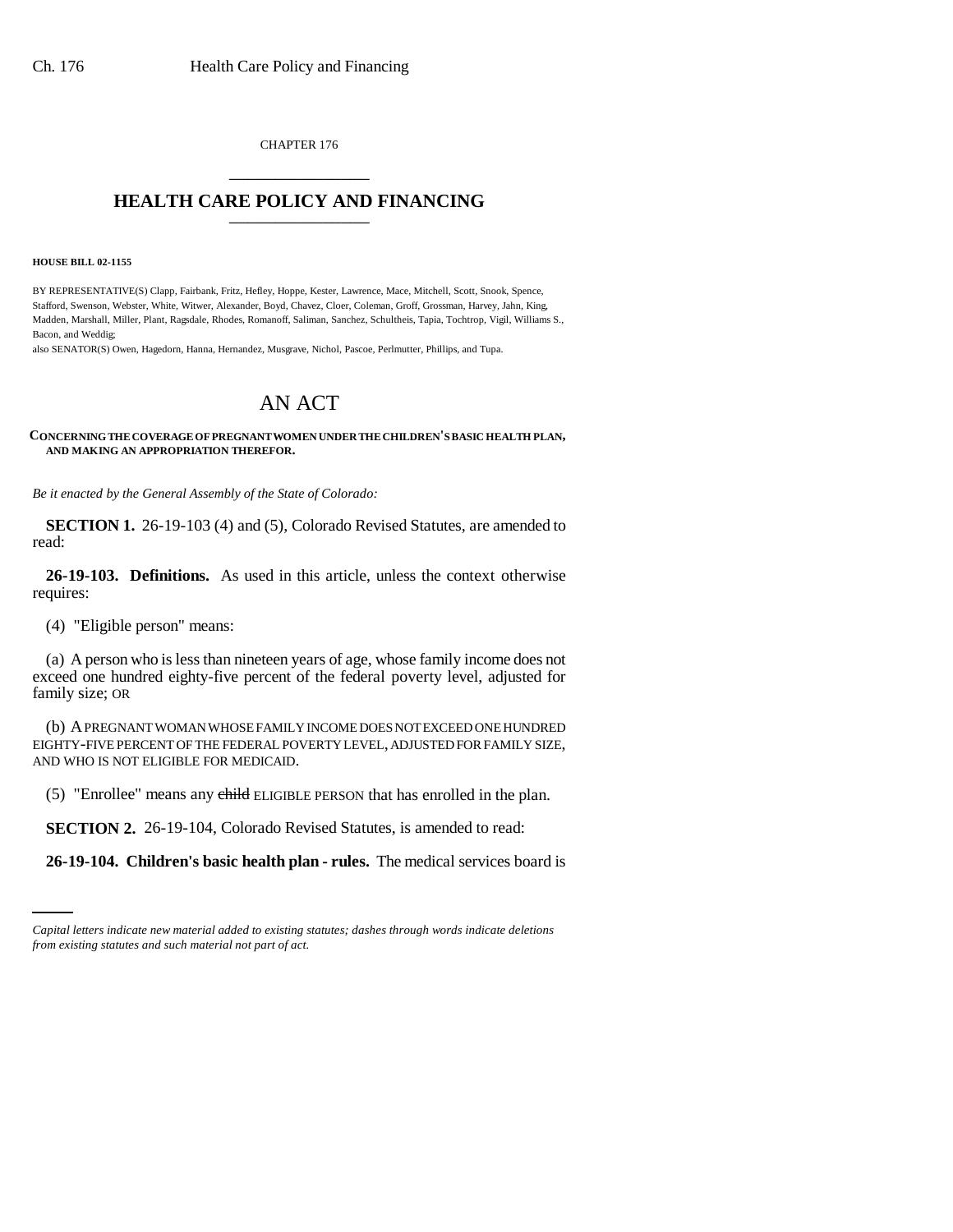authorized to adopt rules to implement the children's basic health plan to provide health insurance coverage to children ELIGIBLE PERSONS on a statewide basis pursuant to the provisions of this article. Any rules adopted by the children's basic health plan policy board in accordance with the requirements of the "State Administrative Procedure Act", article 4 of title 24, C.R.S., shall be enforceable and shall be valid until amended or repealed by the medical services board.

**SECTION 3.** 26-19-105 (2.5), Colorado Revised Statutes, is amended to read:

**26-19-105. Trust - created.** (2.5) For fiscal year 2000-01, the general assembly shall appropriate to the trust ten million dollars from the moneys received by the state for said fiscal year pursuant to the master settlement agreement. Beginning in FOR fiscal year 2001-02, and for each fiscal year thereafter so long as the state receives moneys pursuant to the master settlement agreement, the general assembly shall appropriate to the trust nine million eight hundred thousand dollars from the moneys annually received by the state pursuant to the master settlement agreement. BEGINNING IN FISCAL YEAR 2002-03, AND FOR EACH FISCAL YEAR THEREAFTER SO LONG AS THE STATE RECEIVES MONEYS PURSUANT TO THE MASTER SETTLEMENT AGREEMENT, THE GENERAL ASSEMBLY SHALL APPROPRIATE TO THE TRUST SEVENTEEN MILLION FIVE HUNDRED THOUSAND DOLLARS FROM THE MONEYS ANNUALLY RECEIVED BY THE STATE PURSUANT TO THE MASTER SETTLEMENT AGREEMENT. EXCEPT AS OTHERWISE PROVIDED IN SECTION 24-22-115.5, C.R.S., the general assembly shall appropriate the amount specified in this subsection (2.5) from moneys credited to the tobacco litigation settlement cash fund created in section 24-22-115, C.R.S. The amount appropriated pursuant to this subsection (2.5) shall be in addition to and not in replacement of any general fund moneys appropriated to the trust.

**SECTION 4.** 26-19-107 (1) (a) (I) and (1) (b), Colorado Revised Statutes, are amended to read:

**26-19-107. Duties of the department - schedule of services - premiums copayments - subsidies.** (1) In addition to any other duties pursuant to this article, the department shall have the following duties:

(a) (I) To design, on or after April 21, 1998, and from time to time revise, a schedule of health care services included in the plan and to propose said schedule to the medical services board for approval or modification. The schedule of health care services as proposed by the department and approved by the medical services board shall include, but shall not be limited to, preventive care, physician services, PRENATAL CARE AND POSTPARTUM CARE, inpatient and outpatient hospital services, prescription drugs and medications, and other services that may be medically necessary for the health of enrollees. The department shall design and revise this schedule of health care services included in the plan to be based upon the basic and standard health benefit plans defined in section 10-16-102 (4) and (42), C.R.S.; except that the department may modify the basic and the standard health benefit plans to meet specific federal requirements or to accommodate those changes necessary for a program designed specifically for children.

(b) To design and implement a system of cost-sharing with enrollees using an annual enrollment fee that is based on a sliding fee scale. The sliding fee scale shall be developed based on the enrollee's family income; except that no enrollment fee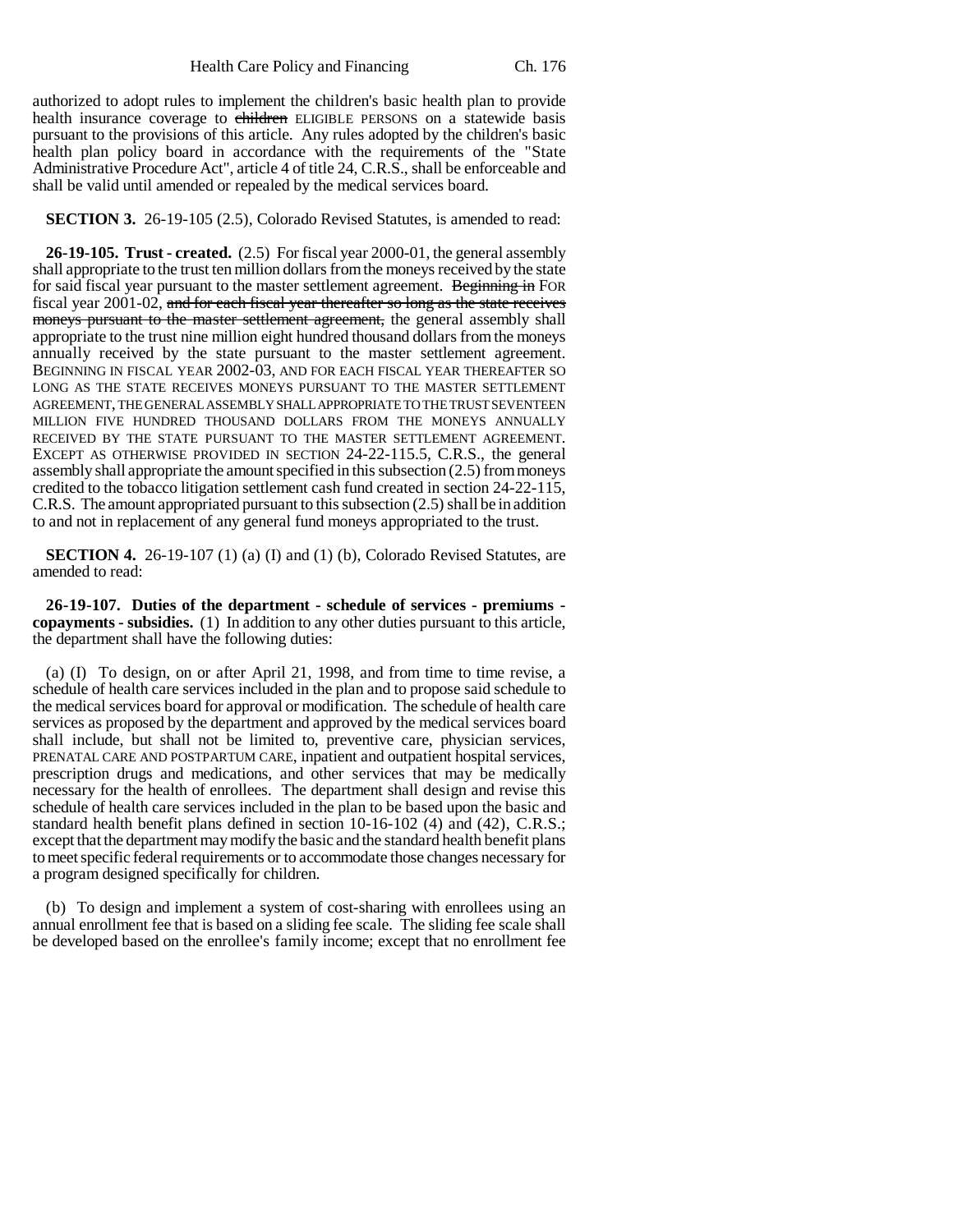### Ch. 176 Health Care Policy and Financing

shall be assessed to  $AGAINT$  an enrollee whose family income is at or below one hundred fifty percent of the federal poverty level AND NO ENROLLMENT FEE SHALL BE ASSESSED AGAINST AN ENROLLEE WHO IS A PREGNANT WOMAN. As permitted by federal and state law, enrollees in the plan may use funds from a medical savings account to pay the annual enrollment fee. On or before November 1 of each year, the department shall submit for approval to the joint budget committee its annual proposal for cost sharing for the plan based upon a family's income.

**SECTION 5.** 26-19-109, Colorado Revised Statutes, is amended BY THE ADDITION OF A NEW SUBSECTION to read:

**26-19-109. Eligibility - children - pregnant women.** (5) (a) A PREGNANT WOMAN WHOSE FAMILY INCOME EXCEEDS ONE HUNDRED THIRTY-THREE PERCENT OF THE FEDERAL POVERTY LEVEL BUT DOES NOT EXCEED ONE HUNDRED EIGHTY-FIVE PERCENT OF THE FEDERAL POVERTY LEVEL SHALL BE PRESUMPTIVELY ELIGIBLE FOR THE PLAN. ONCE DETERMINED ELIGIBLE FOR THE PLAN, A PREGNANT WOMAN SHALL BE CONSIDERED TO BE CONTINUOUSLY ELIGIBLE THROUGHOUT THE PREGNANCY AND FOR THE SIXTY DAYS FOLLOWING THE PREGNANCY, EVEN IF THE WOMAN'S ELIGIBILITY WOULD OTHERWISE TERMINATE DURING SUCH PERIOD DUE TO AN INCREASE IN INCOME. UPON BIRTH, A CHILD BORN TO A WOMAN ELIGIBLE FOR THE PLAN SHALL BE ELIGIBLE FOR THE PLAN AND SHALL BE AUTOMATICALLY ENROLLED IN THE PLAN IN ACCORDANCE WITH THE ELIGIBILITY REQUIREMENTS FOR CHILDREN SPECIFIED IN SUBSECTION (4) OF THIS SECTION.

(b) (I) UNDER THE PLAN, PRENATAL AND POSTPARTUM PRIMARY HEALTH CARE PROVIDERS SHALL IMPLEMENT POLICIES REGARDING THE INTEGRATION OF EVIDENCE-BASED TOBACCO USE TREATMENTS INTO THE REGULAR HEALTH CARE DELIVERY SYSTEM, INCLUDING, BUT NOT LIMITED TO:

(A) ASSESSMENT OF TOBACCO USE AND EXPOSURE TO SECOND-HAND SMOKE;

(B) EDUCATION ON THE DANGERS OF TOBACCO USE DURING PREGNANCY AND POSTPARTUM;

(C) REFERRALS TO APPROPRIATE CESSATION SERVICES.

(II) HEALTH CARE PROVIDERS MAY COORDINATE THE IMPLEMENTATION OF SUCH POLICIES WITH THE TOBACCO EDUCATION, PREVENTION, AND CESSATION PROGRAMS ESTABLISHED IN SECTION 25-3.5-804, C.R.S.

(c) THE ADDITION OF COVERAGE UNDER THE PLAN FOR PREGNANT WOMEN SHALL ONLY BE IMPLEMENTED IF THE DEPARTMENT OBTAINS A WAIVER FROM THE FEDERAL DEPARTMENT OF HEALTH AND HUMAN SERVICES.

**SECTION 6.** 26-19-110 (8), Colorado Revised Statutes, is amended to read:

**26-19-110. Participation by managed care plans.** (8) All managed care plans participating in the plan shall meet standards regarding the quality of services to be provided, financial integrity, and responsiveness to the unmet health care needs of children ELIGIBLE PERSONS that may be served.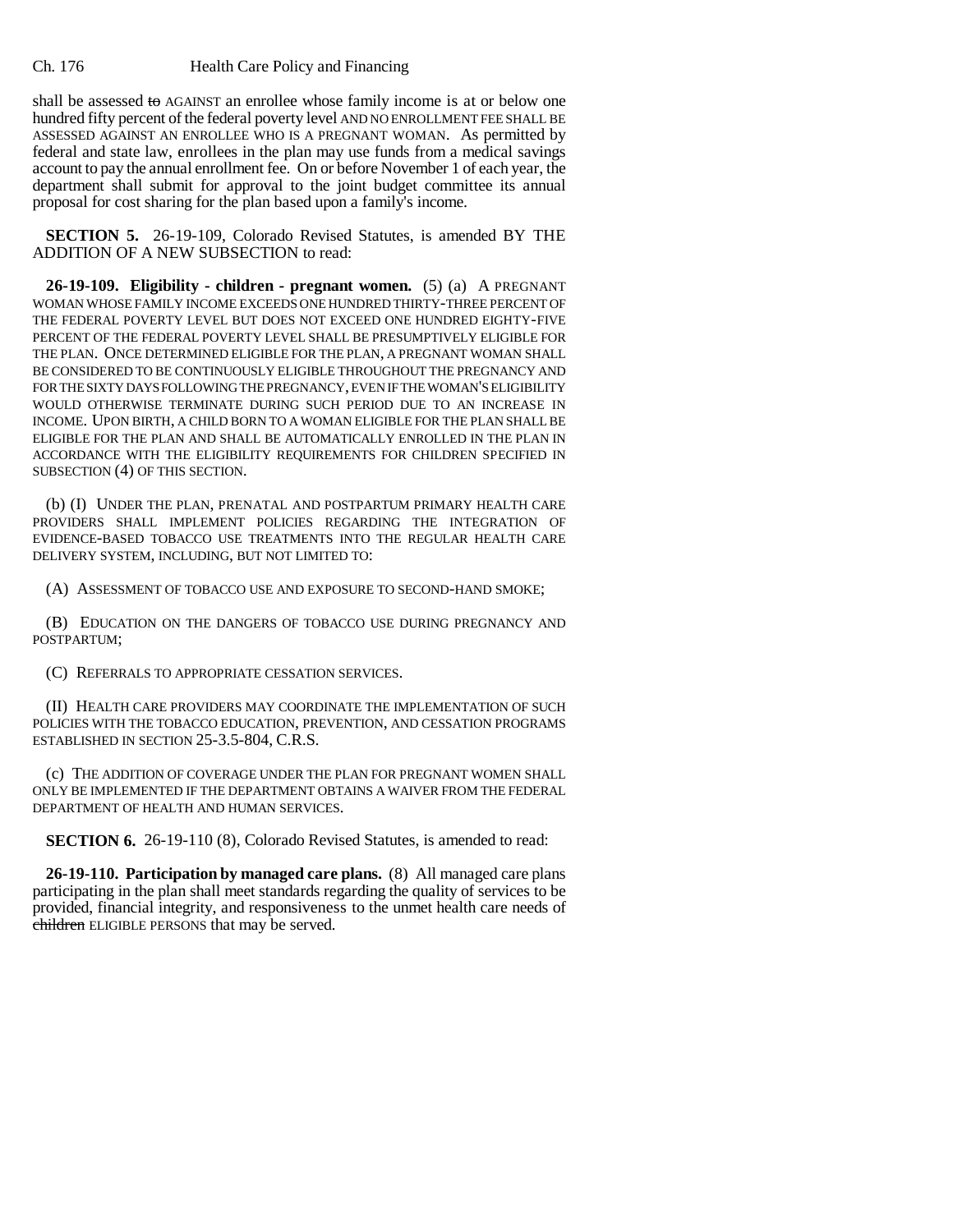**SECTION 7.** 24-22-115.5 (2), Colorado Revised Statutes, is amended to read:

**24-22-115.5. Legislative declaration - tobacco litigation settlement trust fund - creation.** (2) There is hereby created in the state treasury the tobacco litigation settlement trust fund. The principal of the trust fund shall consist of the first thirty-three million dollars of all moneys, other than attorney fees and costs, paid to the state treasurer in accordance with the terms of the master settlement agreement, the smokeless tobacco master settlement agreement, and the consent decree approved and entered by the court in the case denominated *State of Colorado, ex rel. Gale A. Norton, Attorney General v. R.J. Reynolds Tobacco Co.; American Tobacco Co., Inc.; Brown & Williamson Tobacco Corp.; Liggett & Myers, Inc.; Lorillard Tobacco Co., Inc.; Phillip Morris, Inc.; United States Tobacco Co.; B.A.T. Industries, P.L.C.; The Council For Tobacco Research--U.S.A., Inc.; and Tobacco Institute, Inc., Case No. 97 CV 3432, in the district court for the city and county of* Denver, not less than twenty-one percent of all additional moneys, other than attorney fees and costs, paid to the state treasurer in accordance with the settlement agreements and the consent decree, and any moneys transferred to the trust fund from the tobacco litigation settlement cash fund at the end of any fiscal year pursuant to section 24-22-115. The principal of the trust fund shall not be expended or appropriated for any purpose; EXCEPT THAT MONEYS IN THE TRUST FUND MAY BE ALLOCATED TO THE CHILDREN'S BASIC HEALTH PLAN TRUST AS PROVIDED IN SECTION 24-75-1104 (2). All interest derived from the deposit and investment of moneys in the trust fund shall be credited to the trust fund. Such interest shall become subject to appropriation by the general assembly for the funding of any programs or funds authorized by law to be funded by tobacco litigation settlement moneys at such time as the state auditor certifies that actuarially sound projections of future interest earnings indicate that such interest will be sufficient to fully fund such programs and funds. No part of such trust fund, principal or interest, shall be transferred to the general fund or any other fund or used or appropriated except as provided in this section.

**SECTION 8.** 24-75-1103 (4), Colorado Revised Statutes, is amended to read:

**24-75-1103. Policy on use of tobacco settlement funds.** (4) Since the amount of moneys to be received by the state is uncertain, a portion of the settlement moneys shall be placed in an endowment trust fund created in section 24-22-115.5, with the principal and interest reinvested in the trust fund until the state auditor certifies that actuarially sound projections of future interest earnings indicate that the interest earned will be sufficient to fully fund the tobacco settlement programs. HOWEVER, NOTWITHSTANDING THE POLICY PROHIBITING THE APPROPRIATION OF THE PRINCIPAL IN THE TRUST FUND, THE PRINCIPAL MAY BE EXPENDED AS PROVIDED IN SECTION 24-22-115.5 (2).

**SECTION 9.** 24-75-1104 (1) (b) and (2), Colorado Revised Statutes, are amended to read:

**24-75-1104. Use of settlement moneys - programs.** (1) For the 2000-01 fiscal year and for each fiscal year thereafter, the following programs shall receive appropriations in the specified amounts from the settlement moneys annually received by the state: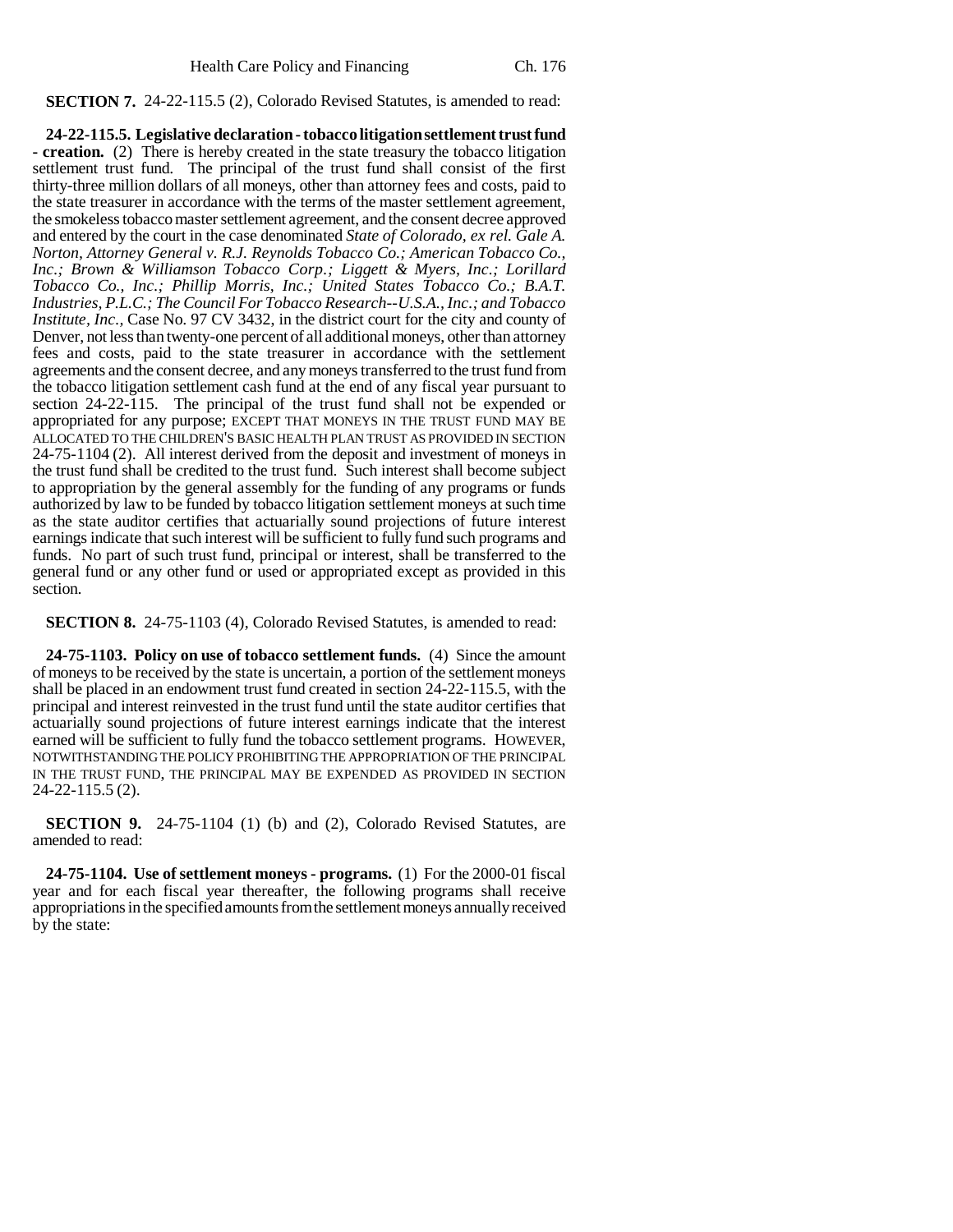(b) (I) FOR THE FISCAL YEAR 2001-02, the children's basic health plan trust created in section 26-19-105, C.R.S., shall receive nine million eight hundred thousand dollars;

(II) FOR THE FISCAL YEAR 2002-03 AND EACH FISCAL YEAR THEREAFTER, THE CHILDREN'S BASIC HEALTH PLAN TRUST CREATED IN SECTION 26-19-105, C.R.S., SHALL RECEIVE SEVENTEEN MILLION FIVE HUNDRED THOUSAND DOLLARS;

(2) The general assembly shall appropriate the amounts specified in subsection (1) of this section from moneys credited to the tobacco litigation settlement cash fund created in section 24-22-115. THE STATE CONTROLLER SHALL FIRST ALLOCATE THE AMOUNTS SPECIFIED IN PARAGRAPHS  $(a)$ ,  $(c)$ ,  $(d)$ ,  $(e)$ ,  $(f)$ ,  $AND(g)$  OF SUBSECTION  $(1)$ OF THIS SECTION AND THEN ALLOCATE THE AMOUNT FOR THE CHILDREN'S BASIC HEALTH PLAN TRUST AS SPECIFIED IN PARAGRAPH (b) OF SUBSECTION (1) OF THIS SECTION. IF THE MONEYS IN THE TOBACCO LITIGATION SETTLEMENT CASH FUND ARE INSUFFICIENT TO FUND THE FULL AMOUNT SPECIFIED IN SUBPARAGRAPH (II) OF SAID PARAGRAPH (b) FOR THE CHILDREN'S BASIC HEALTH PLAN TRUST, THE AMOUNT OF THE SHORTFALL SHALL BE ALLOCATED OUT OF THE TOBACCO LITIGATION SETTLEMENT TRUST FUND. Any amount of unencumbered settlement moneys remaining in the fund of any program specified in subsection (1) of this section at the end of any fiscal year shall be transferred to the tobacco litigation settlement trust fund created in section 24-22-115.5; except that unencumbered settlement moneys shall not be transferred from the following funds:

(a) The children's basic health plan trust created in section 26-19-105, C.R.S.;

(b) The read-to-achieve cash fund created pursuant to section 22-7-506, C.R.S.;

(c) The Colorado state veterans trust fund created in section 26-10-111, C.R.S.;

(d) The state dental loan repayment fund created in section 25-23-104, C.R.S.

**SECTION 10.** 24-75-1105 (1), Colorado Revised Statutes, is amended to read:

**24-75-1105. Use of settlement moneys - review.** (1) On or before January 30, 2006, the joint budget committee and the health, environment, welfare, and institutions committees of the general assembly, referred to in this section as the "joint committees", shall meet jointly to review the use of settlement moneys. Specifically, the joint committees shall review:

(a) The effectiveness of each program that receives settlement moneys, including but not limited to reviewing the annual reports of each program prepared by the department of public health and environment pursuant to section 25-1-108.5, C.R.S., and the program reviews of each program prepared by the state auditor pursuant to section 2-3-113, C.R.S.;

(a.5) FOR THE CHILDREN'S BASIC HEALTH PLAN, ALL OF THE ITEMS LISTED IN THIS SUBSECTION (1) FOR REVIEW SHALL BE SEPARATELY REPORTED AND REVIEWED WITH RESPECT TO THE CHILDREN'S BASIC HEALTH PLAN AND THE PRENATAL AND POSTPARTUM CARE PROGRAM ADDED TO THE CHILDREN'S BASIC HEALTH PLAN IN FISCAL YEAR 2002-03. THE JOINT COMMITTEE SHALL ALSO CONSIDER WHETHER THE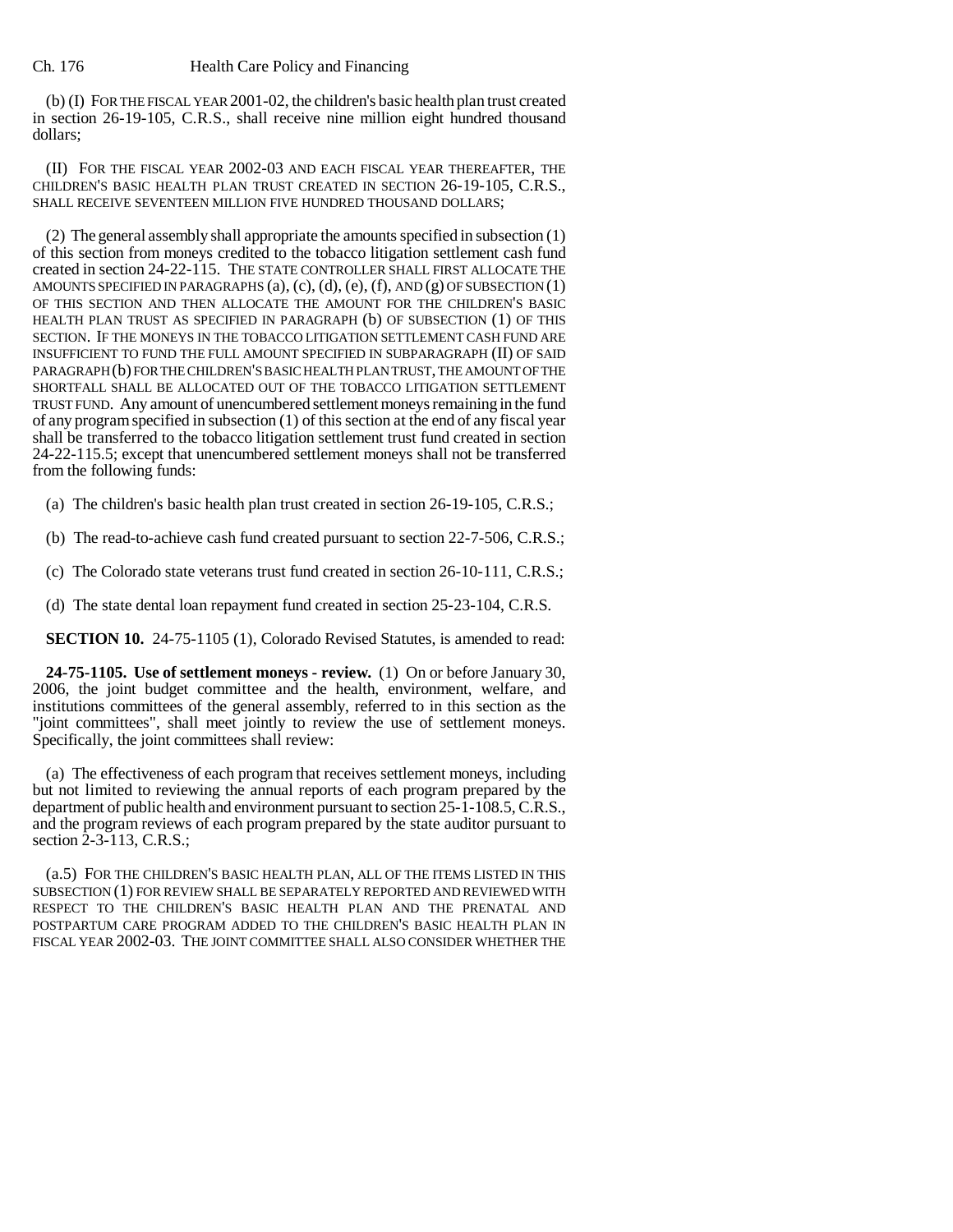PRENATAL AND POSTPARTUM CARE PORTION OF THE CHILDREN'S BASIC HEALTH PLAN SHOULD CONTINUE TO BE PAID FOR OUT OF SETTLEMENT MONEYS OR SHOULD BE PAID FOR OUT OF GENERAL FUND REVENUES.

(b) The costs incurred by each program that receives settlement moneys, including but not limited to the amount and justification of administrative costs incurred by the agencies that implement the program;

(c) The percentage allocated to each program receiving settlement moneys and the actual amount appropriated to each program each fiscal year; and

(d) The amount of settlement moneys annually credited to the tobacco litigation settlement trust fund created in section 24-22-115.5, C.R.S., the investment of and return on such moneys, and the projections of future interest earnings on the moneys in the fund.

**SECTION 11. Appropriation.** (1) In addition to any other appropriation, there is hereby appropriated, to the department of health care policy and financing, indigent care program, children's basic health plan trust, for the fiscal year beginning July 1, 2002, the sum of seven million seven hundred thousand dollars (\$7,700,000), or so much thereof as may be necessary, for the implementation of this act. Said sum shall be from the tobacco litigation settlement cash fund created in section 24-22-115.5, Colorado Revised Statutes, pursuant to section 24-75-1104 (1) (b) (II), Colorado Revised Statutes.

(2) In addition to any other appropriation, there is hereby appropriated, to the department of health care policy and financing, indigent care program, the sum of six million three hundred twenty-one thousand five hundred sixty-one dollars (\$6,321,561). Said sum shall be from cash funds exempt from the children's basic health plan trust created in section 26-19-105, Colorado Revised Statutes. The moneys hereby appropriated shall be for the costs under section 26-19-109, Colorado Revised Statutes. In addition to said appropriation, the general assembly anticipates that, for the fiscal year beginning July  $\hat{1}$ , 2002, the department of health care policy and financing, indigent care program, will receive the sum of eleven million seven hundred forty thousand forty-four dollars (\$11,740,044) in federal funds for the implementation of this act. Although the federal funds are not appropriated in this act, they are noted for the purpose of indicating the assumptions used relative to these funds.

(3) In addition to any other appropriation, there is hereby appropriated, to the department of health care policy and financing, department of human services medicaid-funded programs, office of information technology services - medicaid funding, the sum of twenty-six thousand one hundred sixty-three dollars (\$26,163). Said sum shall be from cash funds exempt from the children's basic health plan trust created in section 26-19-105, Colorado Revised Statutes. In addition to said appropriation, the general assembly anticipates that, for the fiscal year beginning July 1, 2002, the department of health care policy and financing, department of human services medicaid - funded programs, office of information technology services medicaid funding, will receive the sum of forty-eight thousand five hundred eighty-seven dollars (\$48,587) in federal funds for the implementation of this act. Although the federal funds are not appropriated in this act, they are noted for the